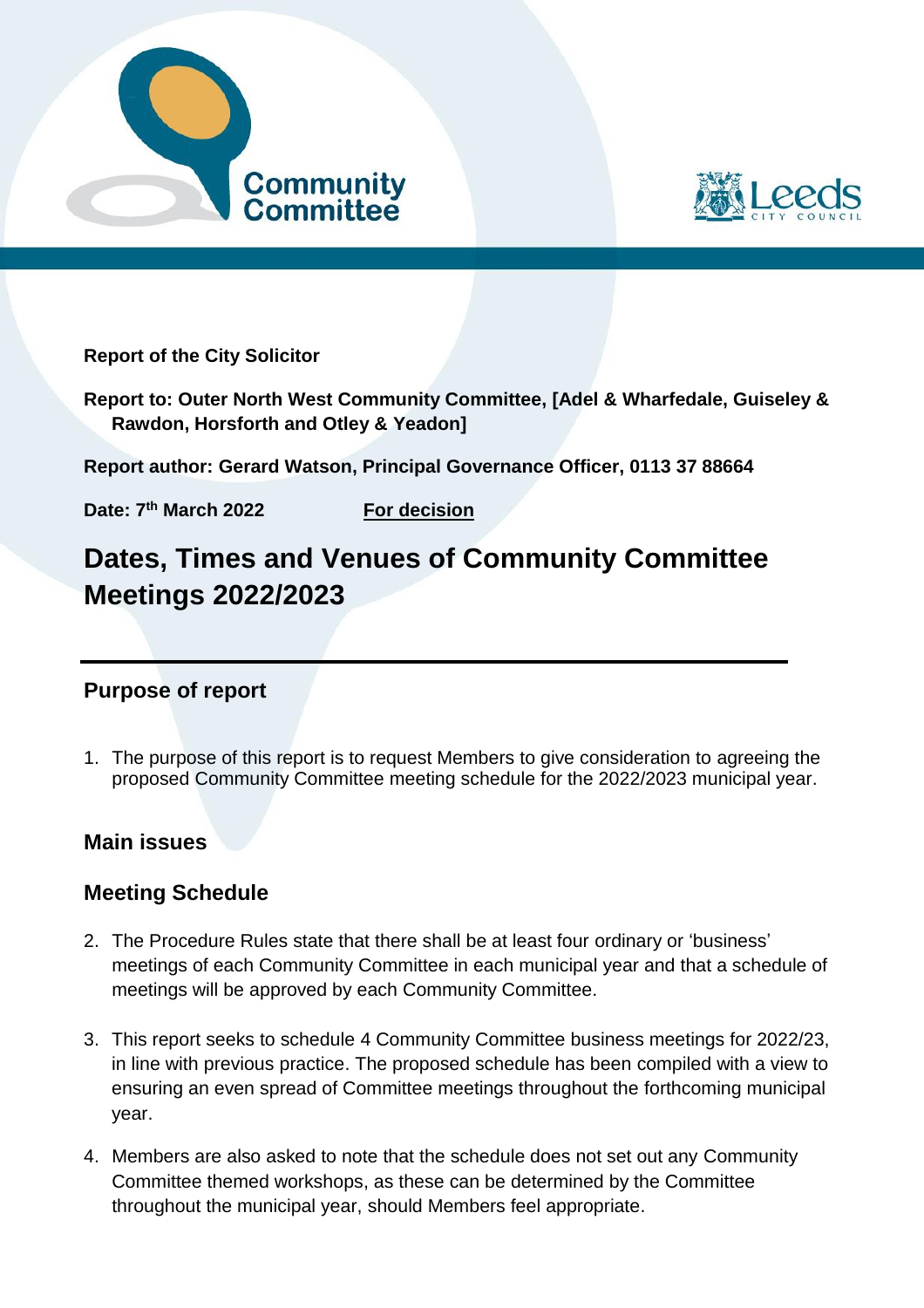- 5. The following provisional dates have been agreed in consultation with the Localities team. As referenced earlier, this report seeks to schedule 4 Community Committee business meetings for 2022/23, in line with previous practice.
- 6. For this municipal year, efforts have been made to try and avoid scheduling multiple Community Committee meetings on the same day, in order to allow for attending officers to be present at as many Committees as possible when taking reports to all 10 Committees during a cycle.
- 7. The proposed meeting schedule for 2022/23 is as follows:
	- **Monday 27th June 2022 at 1:30pm**
	- **Monday 12th September 2022 at 1:30pm**
	- **Monday 14th November 2022 at 1:30pm**
	- **Monday 6th March 2023 at 1:30pm**

## **Meeting Days, Times and Venues**

- 8. Currently, the Committee meets on a Monday at 1:30pm and the proposed dates (above) reflect this pattern.
- 9. Meeting on set days and times has the advantage of certainty and regularity, which assists people to plan their schedules. The downside might be that it could serve to exclude certain people i.e. members of the public, for instance, who have other regular commitments on that particular day or who might prefer either a morning or afternoon meeting or a meeting immediately after normal working hours. Therefore, the Committee may wish to give consideration to meeting start times which would maximise the accessibility of the meetings for the community.

## **Options**

10. Members are asked to consider whether they are agreeable with the proposed meeting schedule (above).

11.

# **Corporate considerations**

#### 10a. **Consultation and engagement**

The submission of this report to the Community Committee forms part of the consultation process as it seeks the views of Elected Members with respect to the Community Committee meeting schedule.

In compiling the proposed schedule of meeting dates and times, the current Community Committee Chair and colleagues within the Localities team have been consulted.

#### 10b. **Equality and diversity / cohesion and integration**